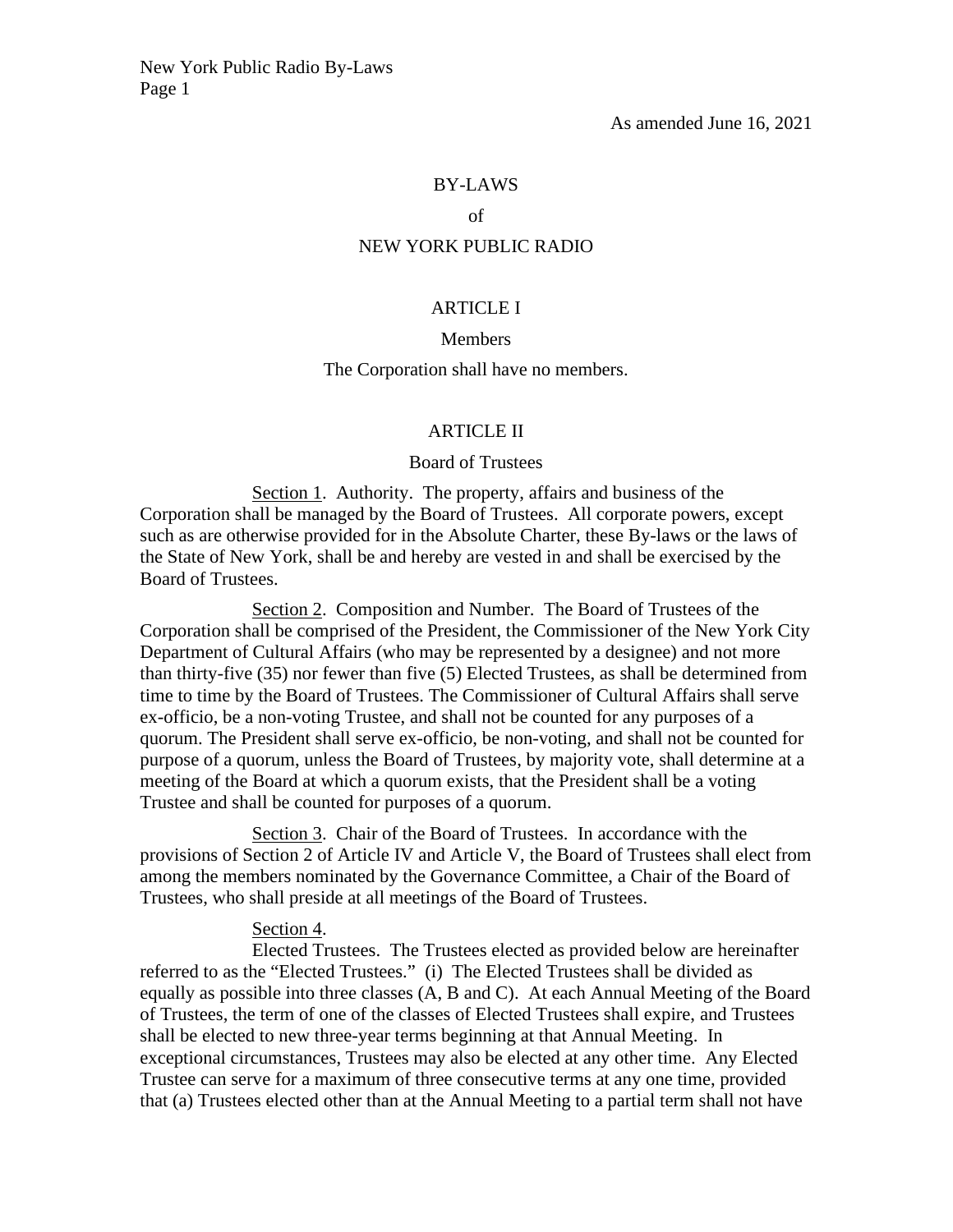that partial term counted toward the three-term maximum, and (b) after having served three terms, a former Trustee shall not be eligible for re-election to the Board of Trustees until the one year anniversary following the end of such Trustee's term. (ii) Any Elected Trustee may be removed for any cause by a majority of the Trustees present and voting at a meeting of the Board at which a quorum exists. The notice of a meeting at which removal of one or more Trustees will be voted upon shall be delivered by written or electronic notice to all Trustees at least twenty (20) days prior to such meeting and shall state that a purpose of the meeting is to vote upon the removal of one or more Trustees named in the notice. Any Elected Trustee may resign at any time by giving written notice of such resignation to the Chair.

# ARTICLE III

## Meetings of Trustees

Section 1. Annual Meeting. The Annual Meeting of the Board of Trustees shall be held on such day in the month of May and at such time as the Board of Trustees shall designate or at such other date in any month and time as shall be determined by the Board of Trustees.

Section 2. Regular Meetings. Regular meetings of the Board of Trustees shall be held at such times and places as the Board may from time to time determine at any meeting of the Board, and no further notice of any such meeting need be given.

Section 3. Special Meetings. Special meetings of the Board of Trustees shall be called by the Secretary upon the request of the Chair of the Board of Trustees or upon the written request of three Trustees, and shall be held at such time as may be specified in such request, provided that the time so specified shall permit the giving of notice as hereinafter provided in Section 5 of this Article III.

Section 4. Location of Special Meeting. Such special meeting of the Board of Trustees shall be held at such place as shall be specified in the notice of such meeting or waivers thereof.

Section 5. Notice of Special Meeting. Notice of special meetings shall be given personally (including by telephone) or sent by mail or email or other electronic means to each Trustee at least two days before the day on which the meeting is to be held. Such notice shall state the time when and place where the meeting is to be held, but need not state the purpose or purposes for which the meeting is called except when specifically required by law or these By-Laws. No notice of any meeting of the Board of Trustees need be given to any Trustee who attends such meeting without protesting prior to or at the commencement of the meeting the lack of notice of such meeting or to any Trustee who submits a signed waiver of notice whether before or after the meeting.

Section 6. Quorum. At all meetings of the Board of Trustees the presence in person of five Elected Trustees plus one additional Elected Trustee for every ten members in excess of fifteen shall be necessary and sufficient to constitute a quorum, provided, however, that if there shall be fewer than fifteen (15) elected members of the Board, such number shall be reduced to the lesser of one-third of the Elected Trustees and three of such Trustees. At all meetings of any committee of the Board of Trustees the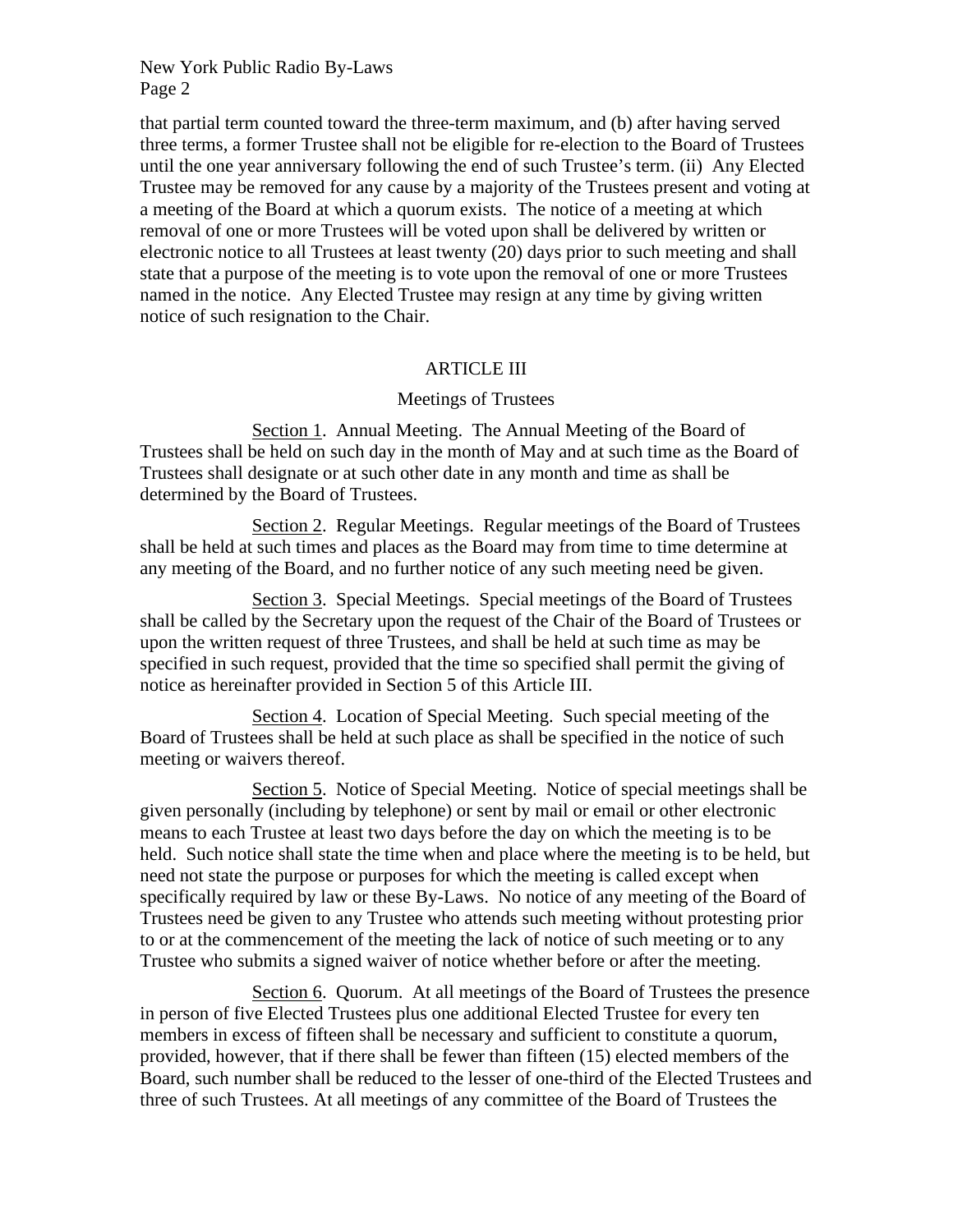presence in person of a majority of the entire voting membership of such committee shall be necessary and sufficient to constitute a quorum. At all meetings of the Board of Trustees or any committees thereof where a quorum is present, except as otherwise provided by law or by these By-Laws, the act of a majority of the Trustees present shall be the act of the Board of Trustees or the committee, respectively. In the absence of a quorum, a majority of the Trustees present, or if no Trustee is present, any officer entitled to preside at, or act as Secretary of, such meeting, without notice other than by announcement at the meeting, may adjourn the meeting from time to time, for a period of not more than thirty (30) days at any one time, until a quorum shall attend.

Section 7. Written Consent. Any action required or permitted under these By-Laws to be taken by the Board of Trustees or any committees thereof may be taken without a meeting if all members of the Board of Trustees or the committee (other than any non-voting members) consent in writing to the adoption of a resolution authorizing the action. The resolution and the written consents thereto by the members of the Board of Trustees or committee shall be filed with the minutes of the proceedings of the Board of Trustees or the committee. For purposes of these By-Laws, any action or consent required or permitted to be taken in writing may be in the form of email or similar electronic communication that can be filed with the applicable minutes.

Section 8. Participation at Meetings. Any one or more members of the Board of Trustees or any committees thereof may participate in a meeting of the Board of Trustees or the committee by means of a conference telephone or similar communications equipment allowing all persons participating in the meeting to hear each other at the same time. Participation by such means shall constitute presence in person at a meeting.

# ARTICLE IV

# **Committees**

Section 1. Executive Committee. The Board of Trustees shall annually designate an Executive Committee, consisting of all elected Board Officers and up to two at-large members, such at-large members to be elected at the Annual Meeting by a majority of the entire Board then in office. To the extent determined by the Board, and subject to the limitations of the Absolute Charter, these By-Laws and all applicable statutes, the Executive Committee, if appointed, shall have and may exercise during the intervals between meetings of the Board of Trustees all of the powers of the Board of Trustees in the management and control of the business and affairs of the Corporation which are not specifically required by law or by these By-Laws to be exercised by the full Board.

Section 2. Governance Committee. The Board of Trustees shall designate a Governance Committee consisting of such number of Trustees as may be so elected by a resolution duly adopted by a vote of the majority of the entire Board then in office. The Governance Committee shall recommend to the Board an Officer Slate for election in accordance with these By-Laws.

The Governance Committee shall establish internal procedures and protocols as the majority of the members of the Governance Committee shall determine to be necessary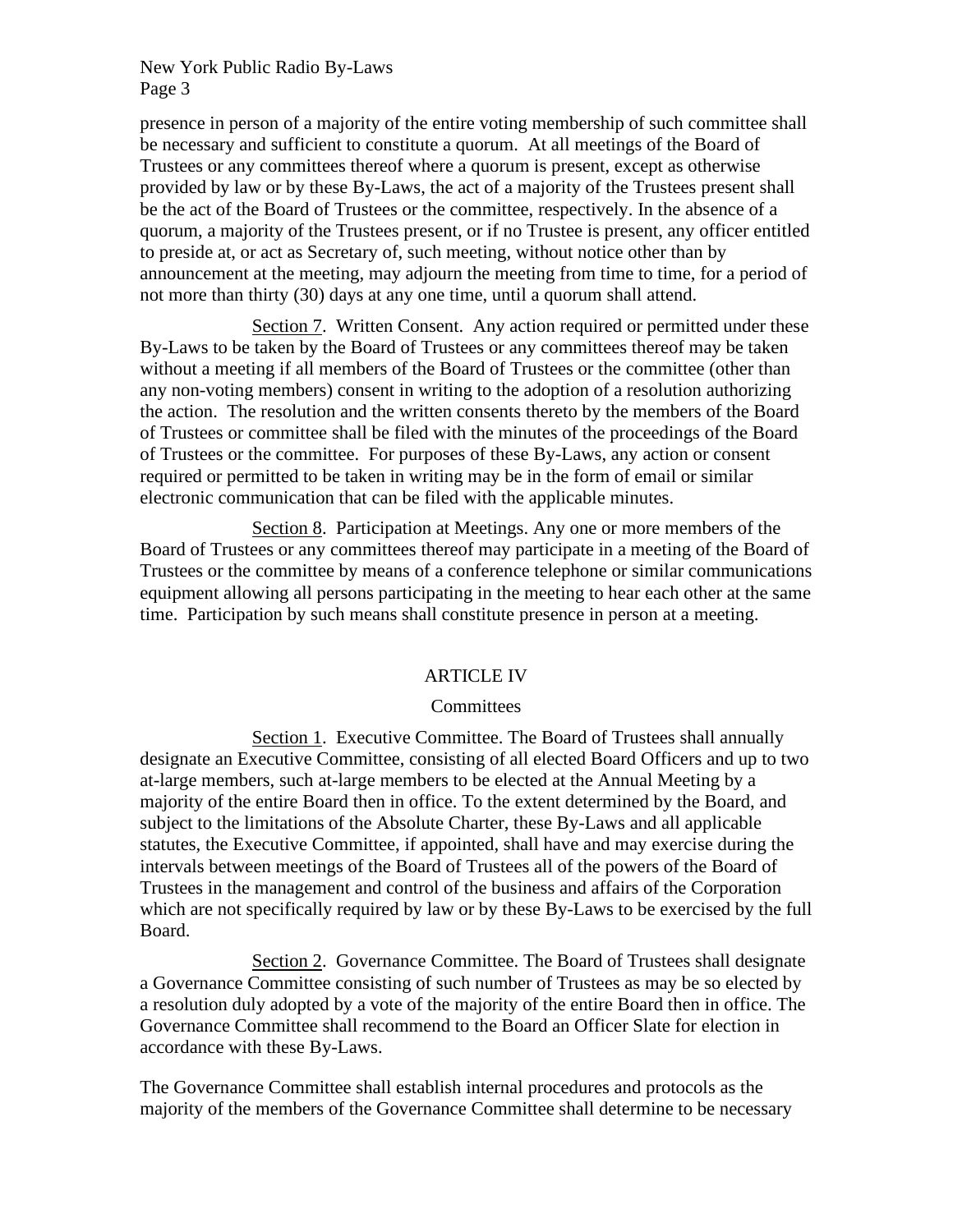or desirable, subject to any limitations contained in the Absolute Charter, the By-Laws or any applicable statute. The Governance Committee shall also exercise such other powers and perform such other duties as may be delegated to it by the Board of Trustees.

Section 3. Committees of the Board. There shall be the following Committees of the Board in addition to the Executive and Governance Committees:

> Audit Compensation Development Innovation and Emerging Opportunities Finance Investment

Section 4. Other Committees. The Board of Trustees may from time to time, by resolution duly adopted by a majority of the entire Board then in office, appoint three or more of its members to constitute such Committees of the Board as they may deem advisable. The Chair of the Board may from time to time appoint individuals to Committees of the Corporation. Such Committees of the Corporation, which may include non-directors, may not bind the Board. Each Committee of the Board or Committee of the Corporation shall exercise such powers and perform such duties as may be delegated to it by the Board of Trustees or by the Board Chair, respectively. Any such Committees of the Board except for the Governance Committee and Executive Committee may have a minority of non-voting advisory members who are neither Elected Trustees nor ex-officio members of the Board.

Section 5. Committee Chairs and Membership. Committee Chairs and Members shall be designated annually by the Board Chair, working collaboratively with the CEO and Governance Committee. Committee Chairs shall serve no more than three consecutive one-year terms, unless the Board Chair, with the approval of the Governance Committee, designates a Committee Chair to a fourth or additional term. Committee designations shall be subject to Board vote.

## ARTICLE V

## **Officers**

Section 1. Officers. The officers of the Corporation shall be, in addition to the Chair of the Board of Trustees, no more than two Vice Chair(s), a President, a Secretary and a Treasurer. The Chair, Vice Chair(s), Secretary, and Treasurer shall be elected pursuant to Sections 2 and 3 of this Article. All Officers shall be elected except the President, who serves ex-officio.

Section 2. Process for the Election of Chair. The Board Chair and Chair of the Governance Committee shall jointly appoint a Board Chair Nominating Committee of three Elected Trustees (at least one of whom shall be a member of the Governance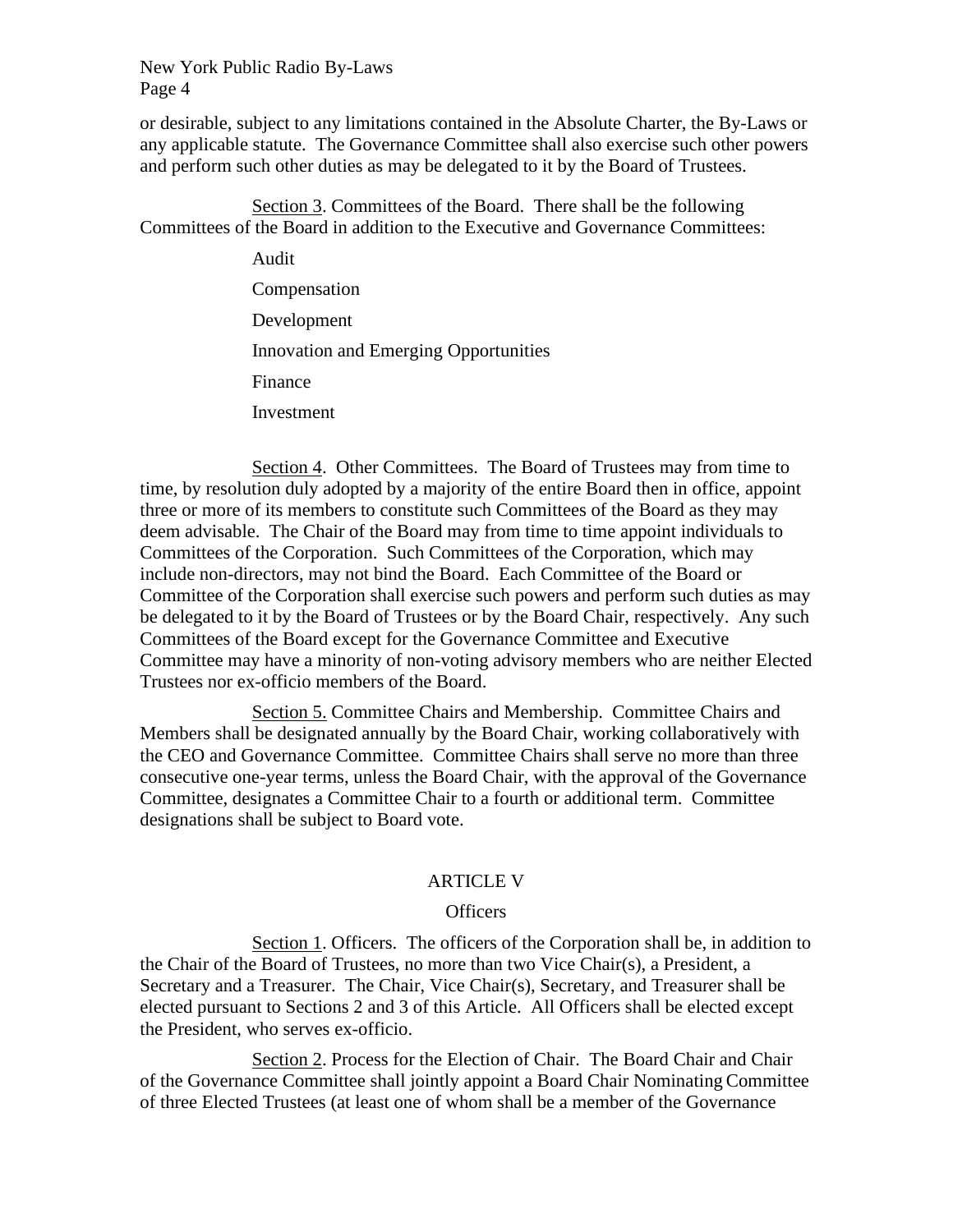Committee) who are responsible for nominating a candidate to the Governance Committee for Board Chair. The Governance Committee shall nominate such candidate to the Board for Chair as part of the Officer Slate.

Section 3. Process for the Election of Other Officers. The Board Chair, after consultation with the Governance Committee and the President, shall recommend candidates for Vice Chair(s), Secretary, and Treasurer to the Governance Committee. The Governance Committee shall consider such recommendations and shall nominate an Officer Slate to the Board for a vote.

Section 4. Elected Officers; Election, Term and Qualifications. All elected Officers shall be elected by the Board of Trustees at the Annual Meeting by a majority vote of those present. The Chair shall be elected for a two-year term and shall hold office until the second Annual Meeting of the Board of Trustees following the Chair's election. The Chair shall not serve more than two consecutive two-year terms. Each other elected officer shall hold office until the first annual meeting of the Board of Trustees following such officer's election. No other elected officer shall serve more than four successive one-year terms in a particular office. In exceptional circumstances, the Board shall have the right to extend the tenure of any officer, including the Chair, for an additional one-year term at the recommendation of the Governance Committee and by a majority vote of the entire Board.

Section 5. Removal and Filling of Vacancies. Any officer may be removed at any time, with or without cause and with or without notice, either at a meeting or by action in writing, by a majority of the entire Board of Trustees. A vacancy in any office for any reason may be filled until the next Annual Meeting by a majority of the Trustees present at any meeting.

Section 6. Chair; Powers and Duties. The Chair of the Board of Trustees shall preside at all meetings of the Board, and shall have such powers and perform such additional duties as assigned to the Chair by resolution of the Board. In the absence or disability of the Chair of the Board of Trustees, or in the event of a vacancy, for any reason whatsoever, in the office of the Chair of the Board of Trustees, his or her duties shall devolve upon a Vice Chair designated to act on behalf of the Chair pursuant to Section 5 of this Article.

Section 7. Vice Chairs: Powers and Duties. The Vice Chair (or if there is more than one Vice Chair, a Vice Chair designated by the Board of Trustees) shall, in the absence or disability of the Chair, or in the event of a vacancy, for any reason whatsoever, act in the place of the Chair; the Vice Chair shall also have such titles and powers and perform such duties as may from time to time be prescribed by the Board of Trustees or the Chair of the Board of Trustees, which duties may include powers elsewhere assigned or delegated to other officers.

Section 8. President; Powers and Duties. The chief executive officer of the Corporation shall be President, and, subject to the control of the Board of Trustees, shall be responsible for the general management and control of the business and affairs of the Corporation; shall generally do and perform all acts incident to that office of President or which are authorized or required by law; and shall have such additional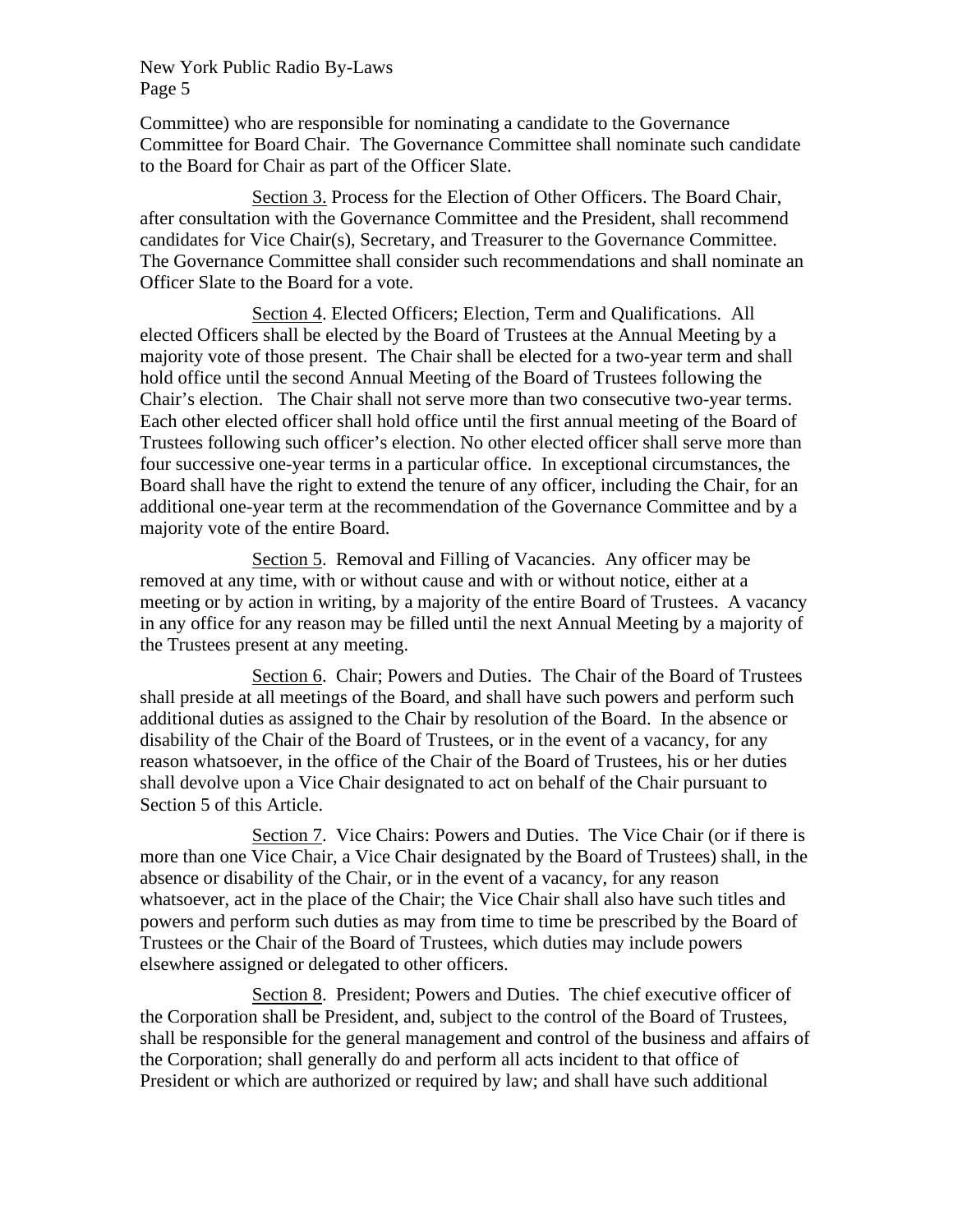powers and perform such additional duties as may be assigned by resolution of the Board of Trustees or the Chair of the Board of Trustees.

Section 9. Secretary; Powers and Duties. The Secretary shall serve as a member of the Governance Committee and in general perform all duties incident to the office of the Secretary and such other duties as from time to time may be assigned to him or her by the Board of Trustees or the Chair of the Board of Trustees, which duties may include powers elsewhere assigned or delegated to other officers.

Section 10. Treasurer; Powers and Duties. The Treasurer shall serve as Finance Committee Chair and shall perform all duties incident to the office of Treasurer, and such other duties as from time to time may be assigned to him or her by the Board of Trustees or the Chair of the Board of Trustees, which duties may include powers elsewhere assigned or delegated to other officers.

Section 11. Obligation to Furnish Bonds. Such officers and other persons authorized to receive or disburse funds of the Corporation as the Board of Trustees may determine, may be required to furnish bonds for the faithful discharge of their duties, in such sums and with such surety and on such conditions as the Board of Trustees shall from time to time determine. The expense of such bonds shall be borne by the Corporation.

## ARTICLE VI

## Compensation

Section 1. Compensation of Trustees. Trustees shall serve without fixed salary for their services as such. The Corporation shall have the authority to, in its sole discretion, contract with any Trustee for services rendered to the Corporation, other than in his or her capacity as Trustee, (including, but not limited to, employment contracts) and to pay said Trustee compensation appropriate to the value of such services, provided, however, that the fixing of a salary for any individual in his or her capacity as an officer of the Corporation shall be approved by a majority of the entire Board then in office.

Section 2. Conflict of Interest. No Contract, agreement or transaction to which the Corporation is or may be a party shall be invalidated or in any way impaired solely by reason of the fact that any Trustee or officer is directly or indirectly interested therein, provided that in the case of a Trustee with a material interest therein, such Trustee has disclosed such interest as provided in Article III, Section 6.

# ARTICLE VII

# Indemnification

The Corporation shall, to the fullest extent now or hereafter permitted by law, indemnify any person made, or threatened to be made, a party to any action or proceeding by reason of the fact that he or she, his or her testator or intestate was a Trustee, officer or employee of the Corporation, or of any other organization served by him or her in any capacity at the request of the corporation, against judgments, fines,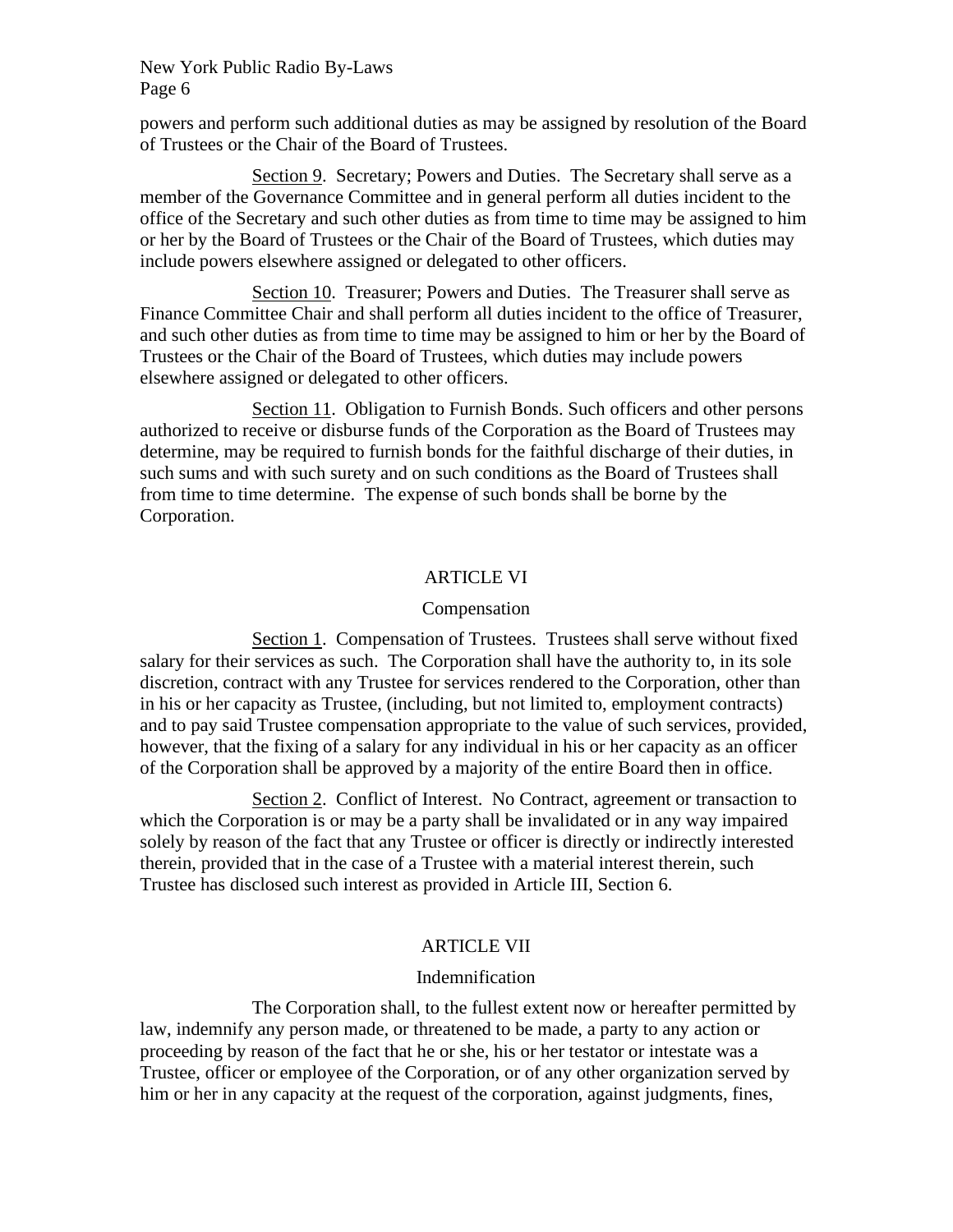amounts paid in settlement and reasonable expenses, including attorneys' fees, actually and necessarily incurred by him or her in connection with such action or proceeding.

#### ARTICLE VIII

#### Fiscal Year

The fiscal year of the Corporation shall terminate on June 30 of each calendar year.

# ARTICLE IX

#### Execution of Instruments

All documents, instruments or writings of any nature shall be signed, executed, sealed, verified, acknowledged and delivered by such officers, agents or employees of the Corporation, and in such manner, as from time to time may be determined by the Board of Trustees.

## ARTICLE X

### Seal

The Corporate Seal shall be circular in form and shall bear the name of the Corporation and words and figures denoting its organization under the laws of the State of New York and the year thereof and otherwise shall be in such form as shall be approved from time to time by the Board of Trustees.

## ARTICLE XI

## Limitations

Section 1. Limitation on Activities. Notwithstanding any other provision of these By-Laws, no Trustee, officer, employee or representative of the Corporation shall take any action or carry on any activity by or on behalf of the Corporation not permitted to be taken or carried on by an organization (i) exempt from Federal income taxation under Code Section 501(a) of the Internal Revenue Code of 1986, as amended (the "Code"), as an organization described in Code Section  $501(c)(3)$ , and (ii) contributions to which are deductible under Code Section  $170(c)(2)$ .

Section 2. Prohibition on Profit Sharing. No Trustee, officer or employee of, or other person connected with, the Corporation, or any other private individual, shall receive at any time any of the net earnings or pecuniary profit from the operations of the Corporation, provided that this shall not prevent either the payment to any such person of reasonable compensation for services rendered to or for the benefit of the Corporation or the reimbursement of expenses incurred by any such person on behalf of the Corporation, in connection with effecting any of the purposes of the Corporation; and no such person